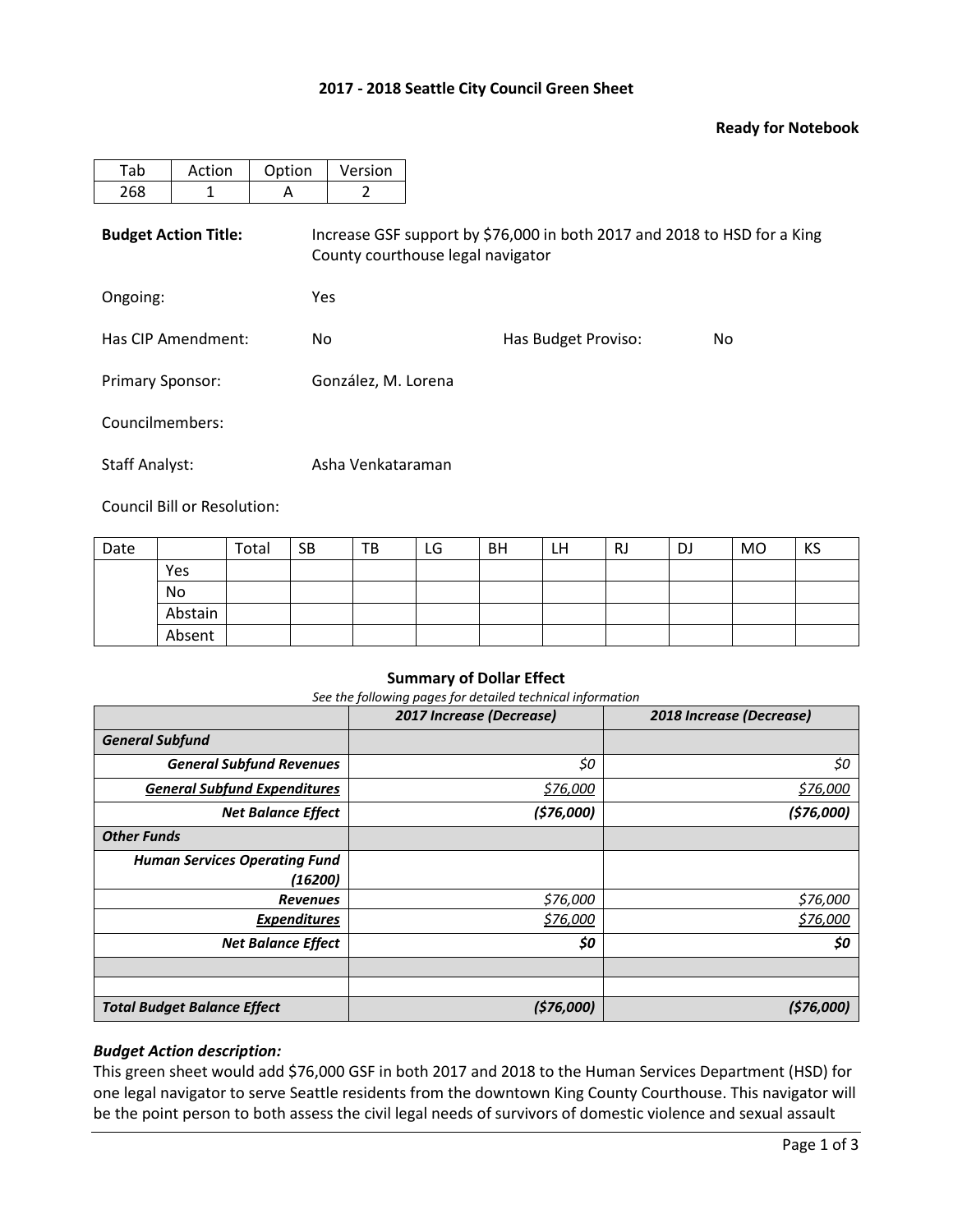| Artion | Ontion | Version |
|--------|--------|---------|
|        |        |         |

and refer them to a civil legal aid provider to provide legal assistance as appropriate to the survivor's needs and circumstances. The goal is to serve 500 people in the initial 12 month period.